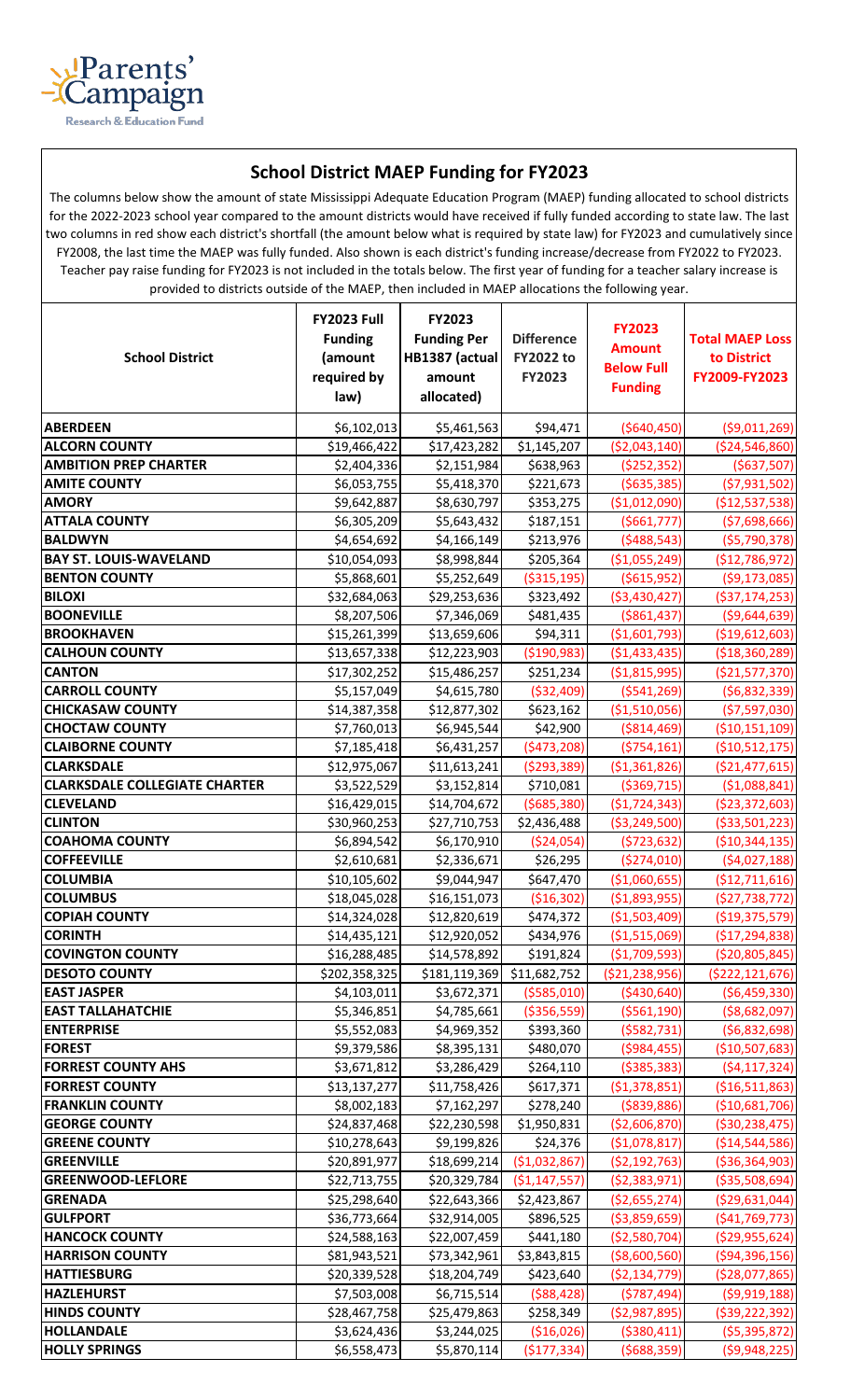| <b>School District</b>                     | <b>FY2023 Full</b><br><b>Funding</b><br>(amount<br>required by<br>law) | <b>FY2023</b><br><b>Funding Per</b><br>HB1387 (actual<br>amount<br>allocated) | <b>Difference</b><br><b>FY2022 to</b><br>FY2023 | <b>FY2023</b><br><b>Amount</b><br><b>Below Full</b><br><b>Funding</b> | <b>Total MAEP Loss</b><br>to District<br>FY2009-FY2023 |
|--------------------------------------------|------------------------------------------------------------------------|-------------------------------------------------------------------------------|-------------------------------------------------|-----------------------------------------------------------------------|--------------------------------------------------------|
| <b>HOLMES COUNTY</b>                       | \$15,125,024                                                           | \$13,537,544                                                                  | (\$1,367,645)                                   | (\$1,587,480)                                                         | ( \$24, 734, 580)                                      |
| <b>HUMPHREYS COUNTY</b>                    | \$8,152,250                                                            | \$7,296,613                                                                   | ( \$216, 255)                                   | ( \$855, 637)                                                         | (\$12,286,483)                                         |
| <b>ITAWAMBA COUNTY</b>                     | \$22,280,082                                                           | \$19,941,628                                                                  | \$1,630,755                                     | ( \$2,338,454)                                                        | ( \$26,497,793)                                        |
| <b>JACKSON COUNTY</b>                      | \$49,887,841                                                           | \$44,651,755                                                                  | \$2,133,226                                     | ( \$5,236,086)                                                        | ( \$59,773,929)                                        |
| <b>JACKSON PUBLIC</b>                      | \$109,072,328                                                          | \$97,624,406                                                                  | ( \$3,006,589)                                  | ( \$11,447,922)                                                       | ( \$179, 123, 240)                                     |
| JEFFERSON DAVIS COUNTY                     | \$7,598,664                                                            | \$6,801,130                                                                   | ( \$120, 108)                                   | (5797,534)                                                            | ( \$11, 294, 569)                                      |
| <b>JEFFERSON COUNTY</b>                    | \$6,554,249                                                            | \$5,866,334                                                                   | \$118,243                                       | (5687, 915)                                                           | ( \$9,874,925)                                         |
| <b>JONES COUNTY</b>                        | \$54,833,975                                                           | \$49,078,756                                                                  | \$3,545,605                                     | ( \$5,755,219)                                                        | ( \$62, 957, 990)                                      |
| <b>KEMPER COUNTY</b>                       | \$5,656,719                                                            | \$5,063,006                                                                   | \$368,774                                       | ( \$593, 713)                                                         | (57, 777, 667)                                         |
| <b>KOSCIUSKO</b>                           | \$13,056,996                                                           | \$11,686,571                                                                  | \$502,912                                       | ( \$1,370,425)                                                        | ( \$16,662,121]                                        |
| <b>LAFAYETTE COUNTY</b>                    | \$16,404,534                                                           | \$14,682,761                                                                  | \$685,980                                       | (51, 721, 773)                                                        | ( \$18,909,213)                                        |
| <b>LAMAR COUNTY</b>                        | \$64,209,596                                                           | \$57,470,339                                                                  | \$5,393,873                                     | (56, 739, 257)                                                        | ( \$72, 394, 546)                                      |
| <b>LAUDERDALE COUNTY</b>                   | \$35,763,461                                                           | \$32,009,830                                                                  | \$352,575                                       | ( \$3,753,631)                                                        | ( \$47,755,290)                                        |
| <b>LAUREL</b>                              | \$16,892,010                                                           | \$15,119,073                                                                  | \$1,282,505                                     | (51, 772, 937)                                                        | ( \$20,020,613)                                        |
| <b>LAWRENCE COUNTY</b>                     | \$10,435,781                                                           | \$9,340,471                                                                   | ( \$407, 969)                                   | ( \$1,095,310)                                                        | ( \$14,424,860)                                        |
| <b>LEAKE COUNTY</b>                        | \$15,945,320                                                           | \$14,271,744                                                                  | (57, 971)                                       | (\$1,673,576)                                                         | ( \$21, 810, 915)                                      |
| <b>LEE COUNTY</b>                          | \$37,182,569                                                           | \$33,279,992                                                                  | \$344,776                                       | ( \$3,902,577)                                                        | ( \$49,570,482)                                        |
| LEFLORE LEGACY ACADEMY CHARTER             | \$1,902,997                                                            | \$1,703,264                                                                   | \$444,482                                       | ( \$199, 733)                                                         | ( \$422, 619]                                          |
| <b>LELAND</b>                              | \$4,123,966                                                            | \$3,691,126                                                                   | \$3,585                                         | ( \$432, 840)                                                         | (56,301,828)                                           |
| <b>LINCOLN COUNTY</b>                      | \$18,202,158                                                           | \$16,291,711                                                                  | \$927,788                                       | ( \$1,910,447)                                                        | ( \$22, 250, 323)                                      |
| <b>LONG BEACH</b>                          | \$19,061,063                                                           | \$17,060,468                                                                  | \$406,019                                       | ( \$2,000,595)                                                        | ( \$23, 126, 497)                                      |
| <b>LOUISVILLE</b>                          | \$15,072,228                                                           | \$13,490,290                                                                  | \$419,413                                       | ( \$1,581,938)                                                        | ( \$19,891,715)                                        |
| <b>LOWNDES COUNTY</b>                      | \$30,613,727                                                           | \$27,400,597                                                                  | \$607,571                                       | ( \$3, 213, 130)                                                      | ( \$34, 772, 447)                                      |
| <b>MADISON COUNTY</b>                      | \$73,681,052                                                           | \$65,947,698                                                                  | \$3,214,276                                     | (57, 733, 354)                                                        | ( \$82, 567, 981)                                      |
| <b>MARION COUNTY</b>                       | \$12,720,443                                                           | \$11,385,341                                                                  | \$172,166                                       | ( \$1,335,102)                                                        | (\$17,267,714)                                         |
| <b>MARSHALL COUNTY</b>                     | \$15,558,233                                                           | \$13,925,285                                                                  | \$521,502                                       | ( \$1,632,948)                                                        | ( \$21,194,179)                                        |
| <b>MCCOMB</b>                              | \$12,607,756                                                           | \$11,284,482                                                                  | \$95,543                                        | ( \$1,323,274)                                                        | (\$17,712,107)                                         |
| <b>MERIDIAN</b>                            | \$25,709,214                                                           | \$23,010,848                                                                  | \$118,690                                       | ( \$2,698,366)                                                        | ( \$36,511,519)                                        |
| <b>MIDTOWN PUBLIC CHARTER</b>              | \$2,006,670                                                            | \$1,796,056                                                                   | \$551,617                                       | ( \$210, 614)                                                         | ( \$968, 962)                                          |
| <b>MONROE COUNTY</b>                       | \$13,691,132                                                           | \$12,254,150                                                                  | \$673,266                                       | ( \$1,436,982)                                                        | ( \$16, 744, 013)                                      |
| <b>MOSS POINT</b>                          | \$11,780,858                                                           | \$10,544,373                                                                  | \$179,671                                       | (\$1,236,485)                                                         | (\$17,006,762)                                         |
| <b>NATCHEZ-ADAMS</b>                       | \$16,712,669                                                           | \$14,958,555                                                                  | \$4,033                                         | ( \$1,754,114)                                                        | ( \$23,547,063)                                        |
| <b>NESHOBA COUNTY</b>                      | \$22,059,434                                                           | \$19,744,138                                                                  | \$2,228,678                                     | ( \$2,315,296)                                                        | ( \$24, 821, 470)                                      |
| <b>NETTLETON</b>                           | \$7,710,491                                                            | \$6,901,220                                                                   | \$77,299                                        | ( \$809, 271)                                                         | ( \$10, 390, 407)                                      |
| <b>NEW ALBANY</b>                          | \$13,642,658                                                           | \$12,210,763                                                                  | \$780,671                                       | ( \$1,431,895)                                                        | ( \$16, 103, 348)                                      |
| <b>NEWTON</b>                              | \$5,316,245                                                            | \$4,758,267                                                                   | \$47,543                                        | ( \$557, 978)                                                         | ( \$7,392,640)                                         |
| <b>NEWTON COUNTY</b>                       | \$11,270,447                                                           | \$10,087,533                                                                  | \$702,821                                       | ( \$1,182,914)                                                        | ( \$13,863,212)                                        |
| <b>NORTH BOLIVAR</b>                       | \$6,455,472                                                            | \$5,777,924                                                                   | (518, 771)                                      | (5677,548)                                                            | ( \$9,527,073)                                         |
| <b>NORTH PANOLA</b>                        | \$7,224,898                                                            | \$6,466,593                                                                   | ( \$630, 987)                                   | (5758, 305)                                                           | (\$11,437,966)                                         |
| <b>NORTH PIKE</b>                          | \$15,134,396                                                           | \$13,545,933                                                                  | \$672,091                                       | ( \$1,588,463)                                                        | ( \$18, 293, 410)                                      |
| <b>NORTH TIPPAH</b>                        | \$8,623,604                                                            | \$7,718,495                                                                   | \$753,322                                       | ( \$905, 109)                                                         | ( \$10, 383, 385)                                      |
| <b>NOXUBEE COUNTY</b>                      | \$8,504,185                                                            | \$7,611,610                                                                   | \$247,549                                       | ( \$892, 575)                                                         | (\$12,757,169)                                         |
| <b>OCEAN SPRINGS</b>                       | \$36,481,825                                                           | \$32,652,796                                                                  | \$2,399,559                                     | ( \$3,829,029)                                                        | ( \$39, 830, 567)                                      |
| <b>OKOLONA</b>                             | \$3,736,839                                                            | \$3,344,631                                                                   | \$142,529                                       | ( \$392, 208)                                                         | ( \$5,194,001)                                         |
| <b>OXFORD</b>                              | \$25,479,743                                                           | \$22,805,461                                                                  | \$2,052,066                                     | ( \$2,674,282)                                                        | (\$26,206,705)                                         |
| <b>PASCAGOULA</b><br><b>PASS CHRISTIAN</b> | \$37,297,704                                                           | \$33,383,043                                                                  | \$1,584,994                                     | ( \$3,914,661)                                                        | ( \$46, 725, 205)                                      |
| <b>PEARL</b>                               | \$10,855,661                                                           | \$9,716,282                                                                   | \$98,449                                        | ( \$1,139,379)                                                        | (\$12,788,720)                                         |
| <b>PEARL RIVER COUNTY</b>                  | \$23,924,134<br>\$20,897,578                                           | \$21,413,125<br>\$18,704,227                                                  | \$531,708<br>\$1,747,485                        | ( \$2,511,009)<br>(52, 193, 351)                                      | ( \$26, 931, 713)                                      |
| <b>PERRY COUNTY</b>                        | \$6,142,701                                                            | \$5,497,981                                                                   | \$162,558                                       | (5644, 720)                                                           | ( \$23,517,678)<br>( \$8,322,685)                      |
| <b>PETAL</b>                               | \$27,794,935                                                           | \$24,877,657                                                                  | \$3,004,446                                     | ( \$2, 917, 278)                                                      | (\$29,580,054)                                         |
| PHILADELPHIA                               | \$4,845,768                                                            | \$4,337,170                                                                   | ( \$188, 145)                                   | (5508, 598)                                                           | ( \$7,367,392)                                         |
| <b>PICAYUNE</b>                            | \$18,209,740                                                           | \$16,298,497                                                                  | \$1,206,440                                     | ( \$1, 911, 243)                                                      | ( \$23, 910, 308)                                      |
| <b>PONTOTOC</b>                            | \$14,862,721                                                           | \$13,302,772                                                                  | \$410,209                                       | ( \$1,559,949)                                                        | (\$17,461,214)                                         |
| PONTOTOC COUNTY                            | \$23,356,166                                                           | \$20,904,769                                                                  | \$942,570                                       | ( \$2,451,397)                                                        | ( \$27,523,658)                                        |
| <b>POPLARVILLE</b>                         | \$11,344,982                                                           | \$10,154,245                                                                  | \$772,240                                       | ( \$1,190,737)                                                        | ( \$14,099,786)                                        |
| <b>PRENTISS COUNTY</b>                     | \$15,787,514                                                           | \$14,130,501                                                                  | \$180,360                                       | ( \$1,657,013)                                                        | ( \$19, 206, 096)                                      |
| <b>QUITMAN</b>                             | \$9,350,720                                                            | \$8,369,295                                                                   | ( \$61,088)                                     | ( \$981, 425)                                                         | ( \$12,641,042)                                        |
| <b>QUITMAN COUNTY</b>                      | \$5,448,399                                                            | \$4,876,550                                                                   | ( \$8,401)                                      | ( \$571, 849)                                                         | ( \$8,568,715)                                         |
| <b>RANKIN COUNTY</b>                       | \$105,076,774                                                          | \$94,048,208                                                                  | \$5,711,448                                     | ( \$11,028,566)                                                       | ( \$122,052,178)                                       |
| <b>REIMAGINE PREP CHARTER</b>              | \$3,567,275                                                            | \$3,192,864                                                                   | \$394,981                                       | ( \$374, 411)                                                         | ( \$1,926,656)                                         |
| <b>REVIVE PREP CHARTER</b>                 | \$1,532,257                                                            | \$1,371,436                                                                   | \$1,371,436                                     | ( \$160, 821)                                                         | ( \$160, 821]                                          |
| <b>RICHTON</b>                             | \$3,788,721                                                            | \$3,391,068                                                                   | ( \$44,403)                                     | ( \$397, 653)                                                         | ( \$5,239,755)                                         |
| <b>SCOTT COUNTY</b>                        | \$26,274,272                                                           | \$23,516,599                                                                  | \$1,776,075                                     | (52, 757, 673)                                                        | ( \$30, 886, 523)                                      |